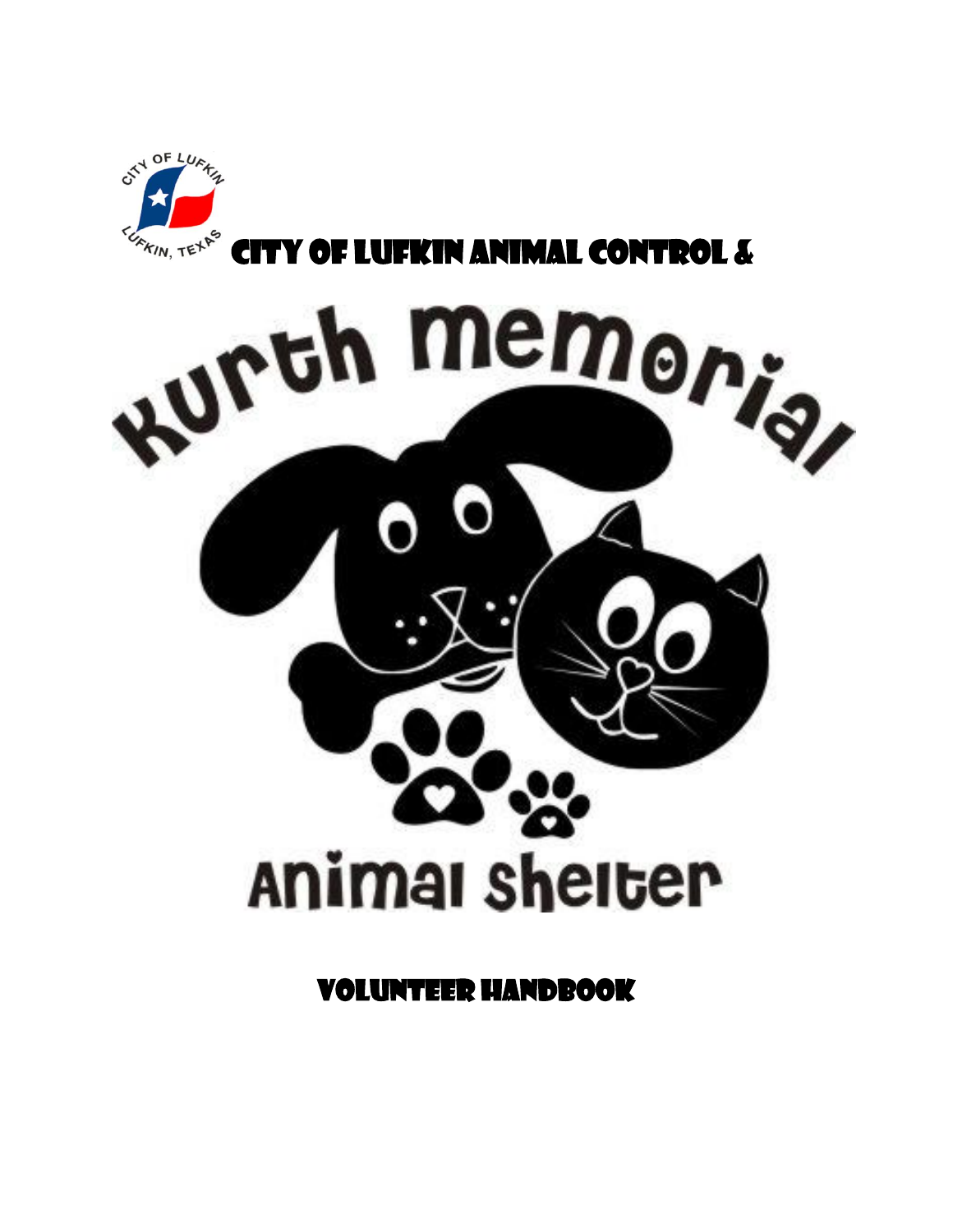# **INTRODUCTION**

Welcome to the City of Lufkin Animal Control and Kurth Memorial Animal Shelter. We are proud and excited you have decided to join our team. This handbook is an information tool to help you learn about us and to serve as a guide as you begin your volunteer service with us. Feel free to ask questions. All questions are important, so don't hesitate to ask.

## **WHY WE NEED VOLUNTEERS**

Our organization could not exist without volunteers. Volunteers are an important part of our team. They are essential in providing the best possible care for our shelter animals. Volunteers who work directly with the animals can increase an animal's chances of adoption by providing additional human contact, thus making them more sociable and content. Volunteers also help us inform people of the aims and objectives of the shelter and promote responsible pet ownership. We are all working for the animals.

# **GENERAL INFORMATION**

City of Lufkin Animal Control & Kurth Memorial Animal Shelter 1901 Hill St., Lufkin, Tx 75904 Phone: 936-633-0218 Fax: 936-633-0266 Website: [www.cityoflufkin.com/ac/index.htm](http://www.cityoflufkin.com/ac/index.htm) Hours: Adoption & Reclaims: Mon-Sat 10:00am-4:45pm Surrenders: Mon-Fri 7:00am-5:00pm, Sat 10:00am-5:00pm

## **Shelter Contacts:**

**Director** Aaron Ramsey [aramsey@cityoflufkin.com](mailto:aramsey@cityoflufkin.com)

Asst. Director Debbie Jones [djones@cityoflufkin.com](mailto:djones@cityoflufkin.com)

Office Assistant Amanda Cagnon [acagnon@cityoflufkin.com](mailto:acagnon@cityoflufkin.com)

## **MISSION STATEMENT:**

The mission of the Animal Control Department is to respond to animal related situations and manage the animal shelter in a manner that meets state standards, the needs of citizens and pets of the community.

The Kurth Memorial Animal Shelter makes our community a better place for people and animals by: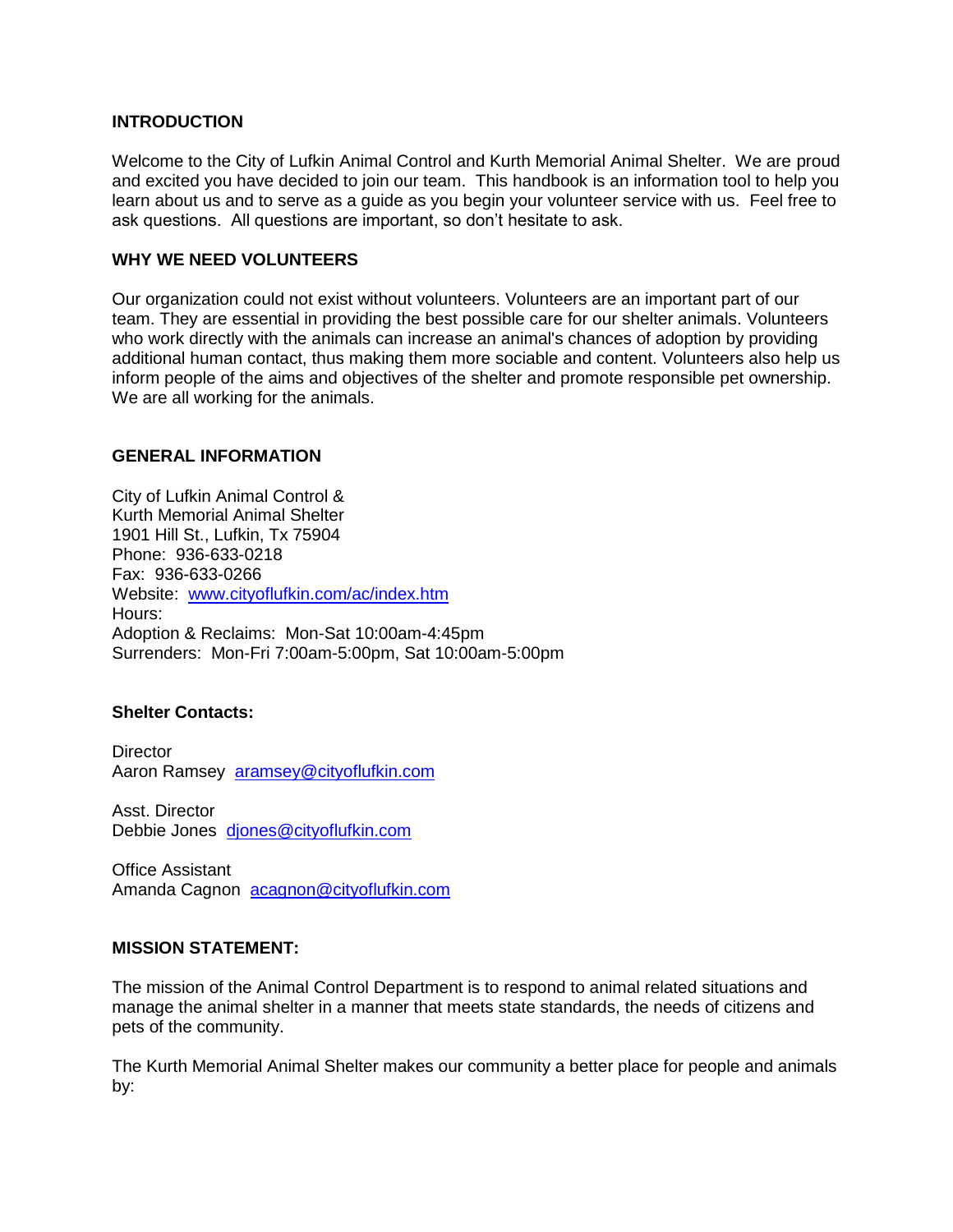- Receiving stray and unwanted animals and providing them with food, water, shelter and care.<sup>[]</sup>
- Adopting animals to caring and responsible homes.
- Reducing the animal overpopulation and promoting spay/neuter.
- Enforcing animal laws
- Advocating for animals, promoting humane standards and preventing cruelty.

# **OUR VISION**

The mission of the City of Lufkin Animal Control Volunteer Program is to help the animals and support the shelter by:

- Directly and positively serving and protecting the animals, and serving the customers and the community.
- Through education, build a community in which all animals are valued and family life is enhanced through relationships with pets.
- Assisting staff to meet service expectations.
- Building strong, positive images of Animal Control and the shelter.

Volunteers are one of our lifelines to our community. Volunteers help spread the word about the shelter, Animal Control, and the animals' needs. Volunteers improve our operations, providing services that would otherwise be fiscally and physically impossible.

# **SERVICES**

## **Field Services**

- Response to animal emergencies
- Dangerous dog investigations
- Dog/Cat bite investigations
- Cruelty/neglect investigations
- Enforcement of animal ordinances and laws
- Rabies suspect investigations

## **Shelter Services**

- Animal Surrenders, stray and owned
- Animal Reclaims by owners
- Animal Adoptions
- Rescue Transfers
- Spay/neuter surgeries on shelter animals for adoption

## **Education & Outreach**

- Volunteer Programs
- Donations Program
- Programs for Schools and Civic Organizations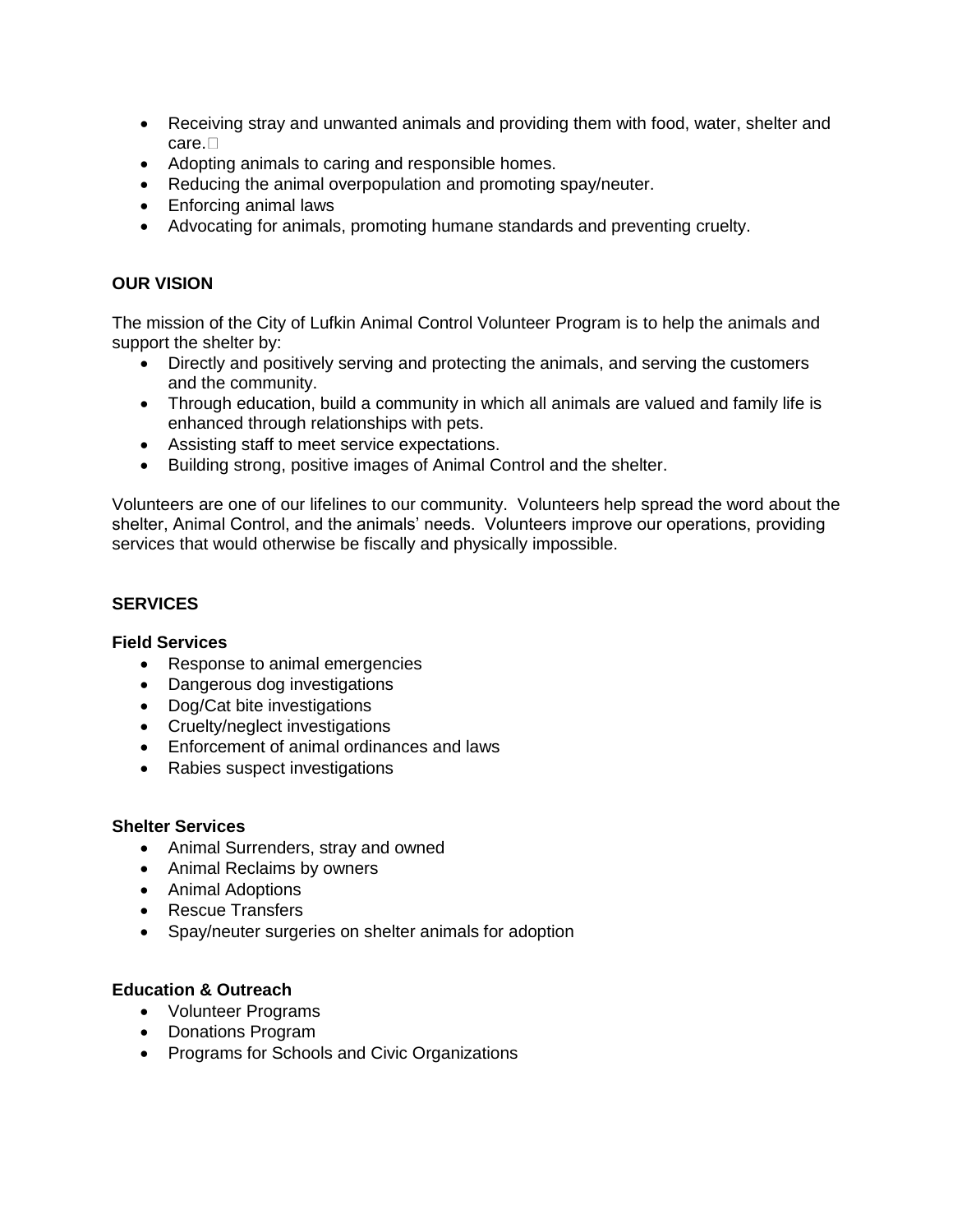# **VOLUNTEER OPORTUNITIES**

#### **Adoption Counselor**

Volunteer introduces potential adopters to animals that will complement the family's lifestyle. Volunteer escorts potential adopters through the adoption areas pointing out specific animals that may be suitable to their lifestyles. This will include answering questions about each individual animal and helping eliminate "impulse adoptions". Volunteer uses a professional approach to handling animals and dealing with the public, and ensures the public is appropriately handling the shelter animals. Volunteer socializes adoption animals as time permits. Volunteer helps maintain a sanitary kennel environment by practicing good disease control techniques, which may include ensuring animals kennels/cages are clean. May assist with off-site adoption events and other special events.

## **Adoption Follow-Up**

Contact persons who adopted a pet from the shelter by using scripted telephone questions to survey how satisfied the customer was with the adoption process and how the pet's health and behavior is. Provide general tips as needed on pet health care and behavior. Ability to work independently and desire to work and interact with the public. Excellent telephone skills, good listening and speaking skills.

## **Animal Care Assistant**

Assist shelter staff in providing care to dogs and/or cats. Includes cleaning kennels and cages, exercising, socializing, and feeding animals in adoption areas. May also include general cleaning, washing dishes and litter pans, and laundry. Ability to handle and work with animals and work independently. May assist with off-site adoption events and other special events.

## **Cat Companion**

Socialize, groom, and cuddle cats and kittens. This may also include some light cleaning in cat rooms and cat exercise area. Volunteer must have the ability to handle and work with cats and work independently. Promotes cats for adoption by providing information to customers. Must use a professional approach to handling the cats and dealing with the public. May assist with off-site adoption events and other special events.

## **Dog Enrichment**

Exercises and provides training for dogs available for adoption. Walks or jogs dogs available for adoption around shelter campus. Promote dogs for adoption by providing information to customers. Volunteer must have excellent dog handling skills. Volunteer must use a professional approach to handling the animals and dealing with the public. Volunteer helps maintain a sanitary kennel environment by practicing good disease control techniques and ensuring kennels are clean. May assist with off-site adoption events and other special events.

#### **Foster Care**

Foster placements are the decision of the shelter Director. Provide a temporary, foster care home for orphaned, sick, or injured animals, and occasionally for adoptable animals that there is no space for. Animals in foster care are expected to be returned for viewing by the public by scheduled appointments. May assist with off-site adoption events and other special events.

## **Humane Educator**

Teach humane education to students on responsible pet care, and safety around dogs to prevent dog bites. Must have own transportation. May assist with off-site adoption events and other special events.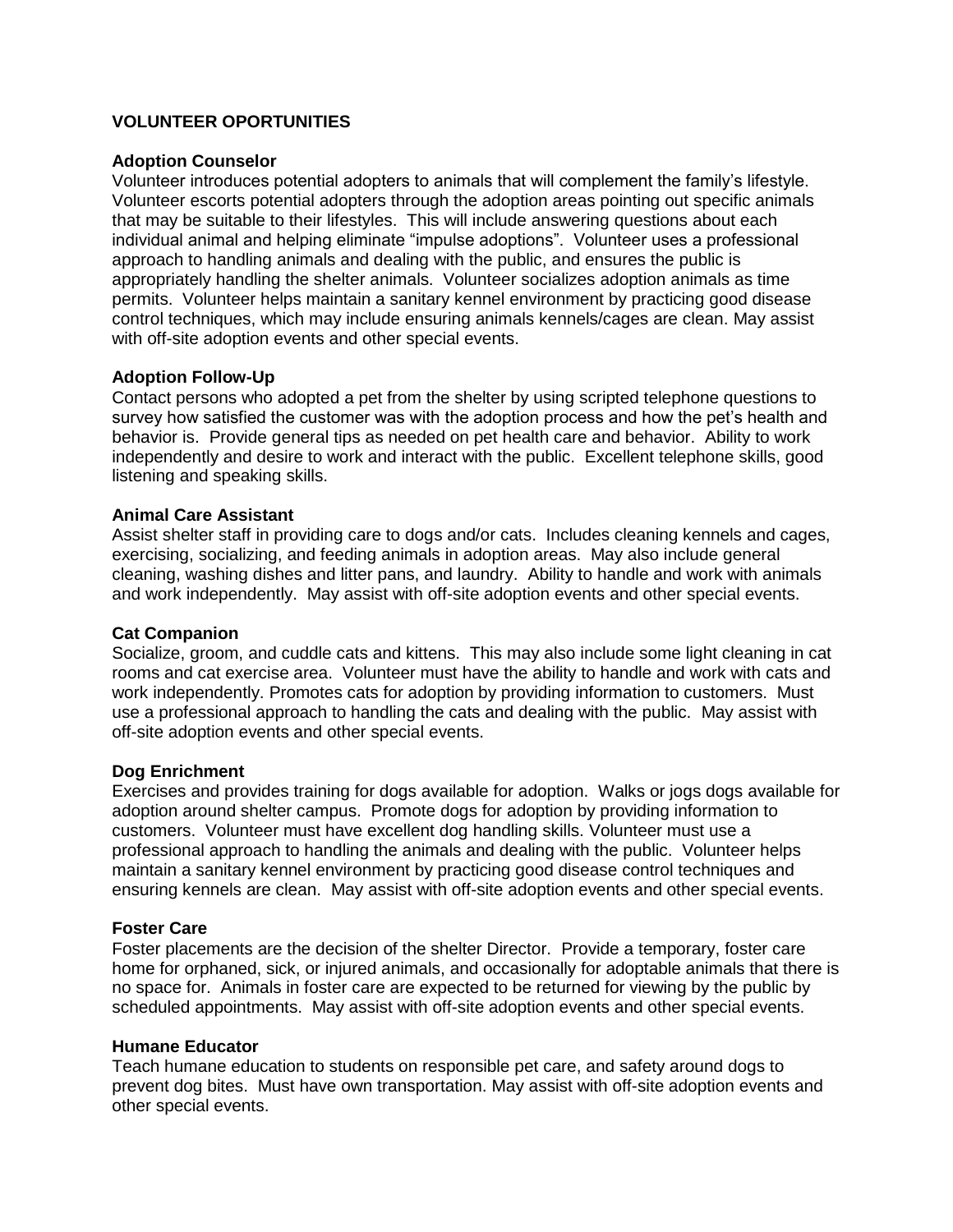## **Administrative Support**

Provide assistance to the shelter staff with office operations such as assisting the public with information, adoptable animal photo production, filing, typing and other office work as needed. Greet customers and direct them to staff or other volunteers for assistance.

## **Surgical Assistant to Vets**

Prepare animals for surgery by anesthetizing, disinfecting surgery site, and monitoring animals during surgery.Clean surgery instruments and sterilize equipment for surgery. Must be committed, dependable, and submit to a background investigation prior to selection. Volunteers will be trained how to perform expected tasks by staff and other volunteers. This position requires a high level of commitment by the volunteer, and there is little flexibility in filling this position.

## **Outreach Volunteer**

Our outreach volunteers are involved in promoting our adoptable animals on various adoption websites, may assist in teaching classes in the community about responsible pet ownership and bite prevention, and assist with offsite adoption or promotional events.

## **Volunteer Transporter**

Throughout the year, staff reaches out to reputable rescue groups requesting they transfer animals from our shelter into their adoption programs. This saves hundreds of animals from euthanasia each year. Most of our Rescue Partners are in large metropolitan areas or even in other states. Though many groups agree to take animals in, getting the animal to them often raises issues and may even prevent an animal from being rescued. When needed, we reach out to volunteer transporters to see if someone is available to transport a shelter animal to either meet the rescue group halfway, or in some cases to transport the animal to the rescue group. Volunteers are often asked to drive or even fly animals one to four hours away. Volunteers with approved driving records are offered use of our van to transport in. Some volunteers transport in their own vehicles. The shelter often loans crates, carriers, towels and blankets to volunteer transporters to make the transport easier on the volunteer. We place volunteer transporters on an email list so we can email out requests for transport as they come up.

# **VOLUNTEER POLICIES AND PRACTICES**

## **Demonstrate responsible and kind treatment to animals**

All volunteers must demonstrate responsible and kind treatment to animals.

## **Scheduling and Attendance**

Many volunteer positions do not require specific scheduling and attendance, and those volunteers are welcome to come at their convenience. Some volunteer positions require a higher commitment by the volunteer, scheduling and availability on specific dates.

# **Training**

While you may have volunteered in the past with other animal care organizations, you will receive on the job training from shelter staff and volunteer mentors on shelter policy and procedures.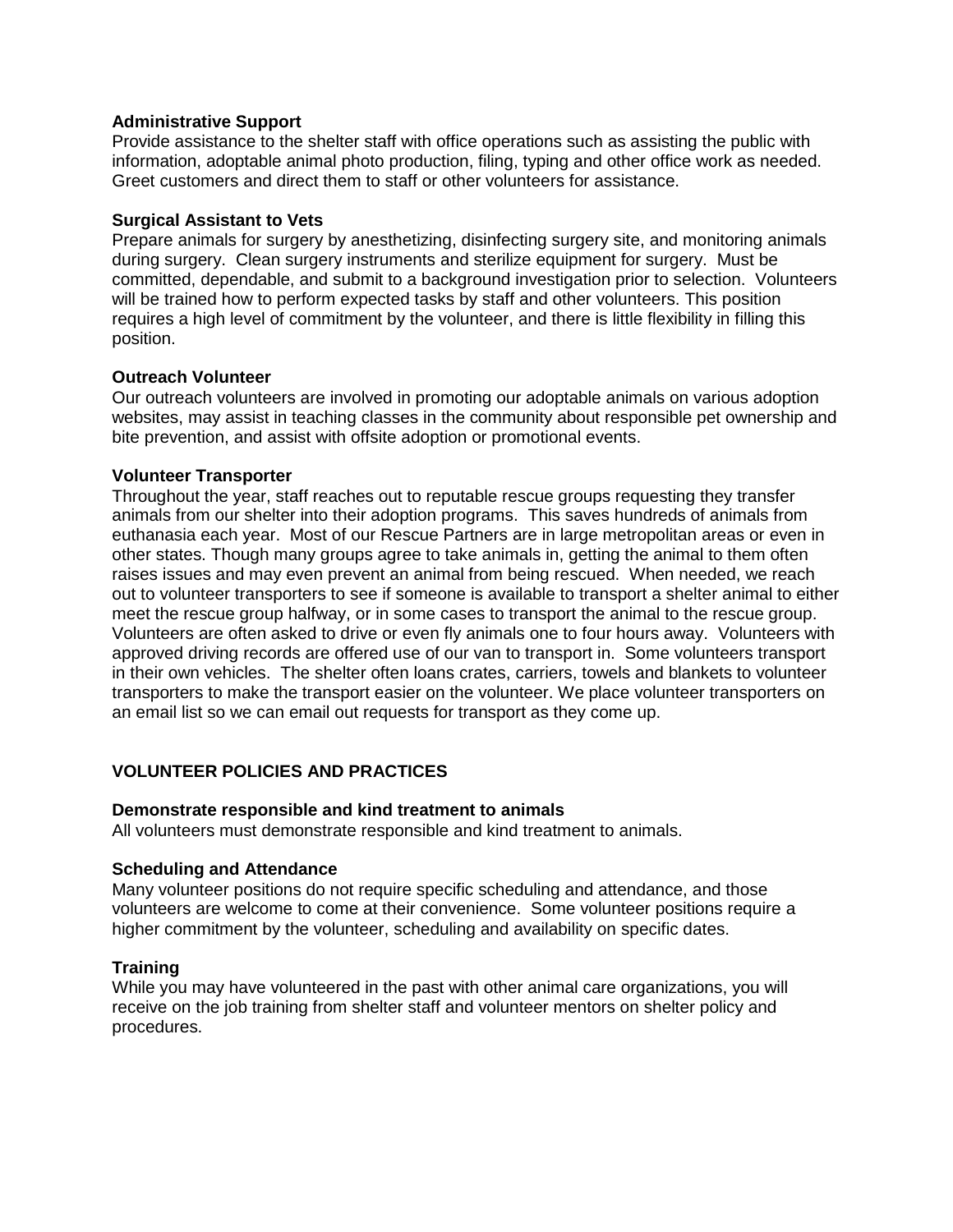# **Professionalism & Conduct**

Although your job is voluntary, we ask that you make a professional commitment. Become familiar with our procedures for dealing with customers (four-footed and humans). Although it can be difficult, it is important to try to always be polite, courteous, and helpful to the public. We ask that our volunteers support the shelter's policies and procedures and be willing to accept supervision and direction. We ask that all volunteers greet our customers as they come enter our facility, and provide basic information about adoption procedures.

## **Dress Code**

As representatives of the shelter, we ask volunteers to dress in a clean and neat appearance. We do not allow short shorts, tops with thin straps or that show the midriff, or sandals because they are neither appropriate nor safe. Your shoes must have covered toes and be durable.

## **Alcohol and Drugs**

We prohibit the sale, use, possession, or transfer of a controlled substance or alcohol on our shelter campus.

## **Smoking**

We prohibit smoking inside the buildings at the shelter. Smoking outside is permitted.

## **Confidentiality**

Volunteers shall possess a professional attitude, which upholds confidentiality toward the people we serve, co-workers, volunteers, applicants and any sensitive situations arising within the organization. You will learn of many types of cases and you must keep this information confidential. Names, locations, and personal data are confidential and demand discretion. Shelter problems, internal issues, or any information regarding staff, animals not in the adoption program or members of the public are not to be discussed with anyone outside of the shelter and should never be discussed in the presence of visitors. As a volunteer you may not disclose shelter or criminal affairs, or personal matters that you become aware of during your volunteer commitment. This includes information that may involve a paid employee, volunteer, client, or other person, or involves any business of the shelter. Upon termination as a volunteer, confidentiality shall be maintained. Volunteers understand that violation of confidentiality may be grounds for immediate dismissal.

As a volunteer, you are responsible for maintaining the privacy of any information you may obtain while serving as a volunteer, whether the information involves staff, volunteers, clients, or other persons in the overall agency. Information regarding customers should not be the subject of casual conversation, either inside or outside the shelter.

## **Media Policy**

Animal Control follows the City of Lufkin's Media Policy. Refer all media inquiries to the Director. Volunteers may not initiate contact with the media on any shelter activity without prior approval from the Director. You may also see local print and television reporters touring around the shelter from time to time. Know that you must have authorization from the Director before conversing with the media concerning your activities as an volunteer.

## **Risks & Injuries**

There are inherent risks in working with animals. Sometimes animals have unpredictable natures, and handling these animals can result in injuries. We make every effort to screen out unpredictable animals and restrict volunteers from handling them. We also make every effort to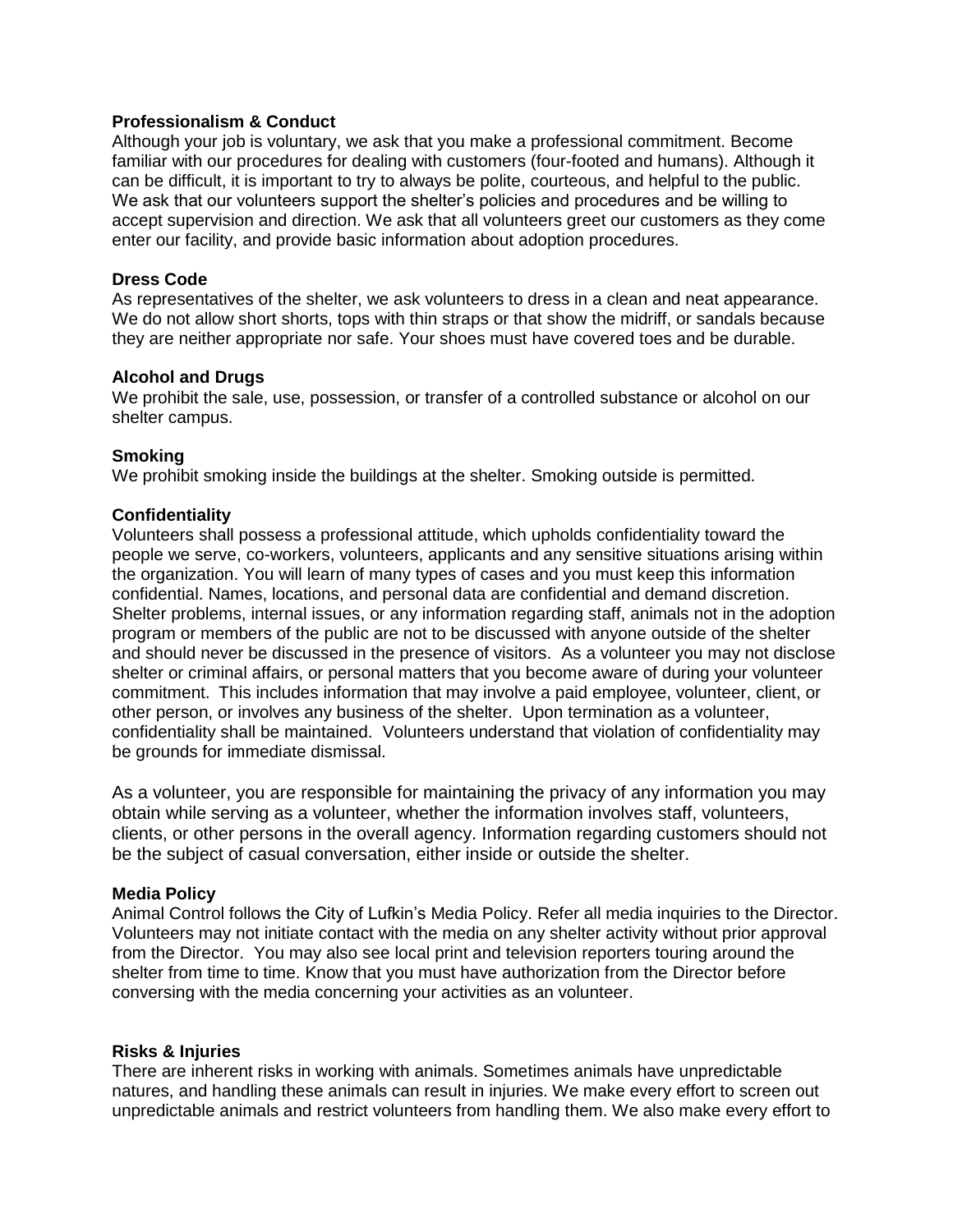provide effective animal handling training to our volunteers to prevent injuries. We cannot guarantee that you will not be injured when handling animals. Therefore, we require all volunteers to sign a release form, and we encourage you to carry personal medical coverage. Report any injury to staff, no matter how minor or insignificant you believe the injury is.

# **Respect for Staff Directives**

You will be expected to respect and adhere to staff directives at all times.

# **Termination of Volunteers:**

We appreciate all of our volunteer's efforts and will try to work with you if a problem arises. However, we must ensure the smooth operation of the shelter, and it is sometimes necessary to relieve a volunteer of his / her duties if a solution to a problem cannot be reached. The following *are some of the reasons* a volunteer may be asked to leave the program:

- 1. Being in one of the off-limit areas without staff permission
- 2. Cruel treatment of any animal

3. Discourteous or inappropriate conduct with staff members, other volunteers or a member of the public

- 4. Interfering in the operational procedures of the shelter
- 5. Removing an animal from the shelter without permission from a manager
- 6. Discussing confidential shelter matters with persons outside of the shelter
- 7. Not abiding by the guidelines outlined in this handbook
- 8. Continuing any action or activity with an animal after a staff member has asked you to stop
- 9. Consistently not showing for scheduled hours
- 10. Purposely concealing known aggression, bites or signs of illness in an animal
- 11. Pressuring a member of the public into an adoption

# **SHELTER OPERATIONS**

Our shelter receives about 7,000 animals each year and we continue to operate as the only open admissions shelter for dogs and cats in Angelina County. This means we accept all stray, homeless, unwanted, and owned animals that find themselves at our doorstep, regardless of their adoption prospect.

We are not a "no-kill" shelter. These shelters, humane societies, animal sanctuaries or rescue groups publicly announce that they do not euthanize pets. However, in order to achieve the meaning of this policy, these organizations often only select pets that are most adoptable and turn away animals that do not meet their selection criteria. This also often means that they must stop taking in animals because they are full and must wait for animals to be adopted before taking on more.

## **Surrenders**

We believe that every animal deserves a quality life. There are many instances when the public is unable to give an animal the quality of life it deserves. That is why we are in existence. Animals are surrendered to us for some of the following reasons:

- Owner is no longer able to care for the animal
- An animal has severe behavioral problems, is destructive, or is aggressive
- An animal needs to be put to sleep for health reasons. We provide euthanasia services for a small fee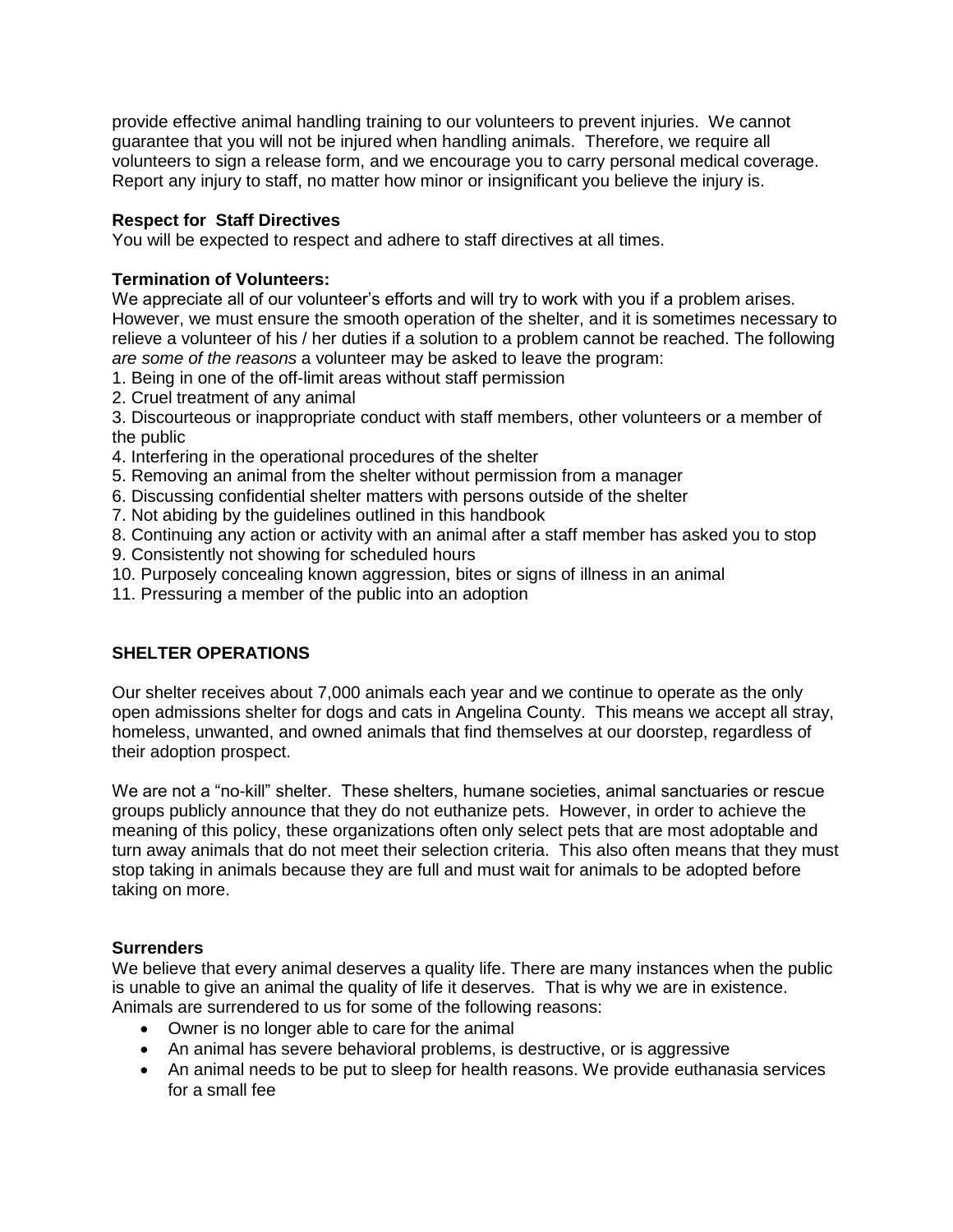- Strays found by the public or Animal Control Officers
- Owner is moving and cannot keep the animal

Animal Services officers, law enforcement officers, and Good Samaritans bring in stray and/or homeless animals to our shelter. We house the strays in separate areas. We do not allow general public access to the stray animals. Likewise, we do not allow volunteers to interact with these animals.

By ordinance, the shelter holds stray dogs for three days. There is not a holding period for cats, but tame cats are held for three days. This gives any possible owner, after proof of ownership, exclusive rights to claim the animal. If an animal comes in with a current rabies tag or ID, we hold it five days, and attempt to contact the owner to notify them we have the animal. After the holding period is up, the animal becomes the property of the City of Lufkin and staff determines if it will move up for adoption.

## **Lost and Found Pets**

Staff will take lost and found animal information for anyone missing their pet or who has found a pet. Pet owners are asked to come to the shelter daily to see if their pet has been brought in as a stray. Owners can also check online at [www.petharbor.com](http://www.petharbor.com/) to see if their pet is at the shelter.

## **Pet Euthanasia**

We realize that pet euthanasia is difficult to understand. Because of this, want you to know our policies. Most people would rather not think about pet euthanasia when considering volunteering at an animal shelter. Yet it is a very real part of working at a humane society or animal shelter. Although pet sterilization has lowered the numbers of animals coming into the shelter, people still allow dogs and cats to breed indiscriminately. There are just not enough homes for all of the unwanted animals.

We care for the animals that the public brings to us in the most humane manner possible, with food, shelter, and attention. In some cases, animals receive more attention while they're at the shelter than anytime during their lives.

We do our best to place every adoptable pet. We do not place for adoption any animal that suffers from a life threatening illness or injury, extreme medical problem, or displays aggression toward people. Not every animal that comes to the shelter is adoptable, and the decision to place an animal up for adoption is up to designated shelter staff.

Several experienced shelter staff make the decision to euthanize; it is not a decision that any of the staff takes lightly. The pet's temperament, health, and age, and the shelter's available space all factor into the euthanasia decision. Our staff also tries to place pets with other facilities and rescue groups before euthanizing. At no time will you as a volunteer ever be involved in any of the euthanasia process.

Euthanasia is done by injection of a controlled substance, sodium pentobarbital. Our staff has received the same training as veterinary clinic staff and performs the process according to Texas State law. One technician holds and comforts the animal while the other administers the injection.

We do not allow volunteers in the euthanasia room.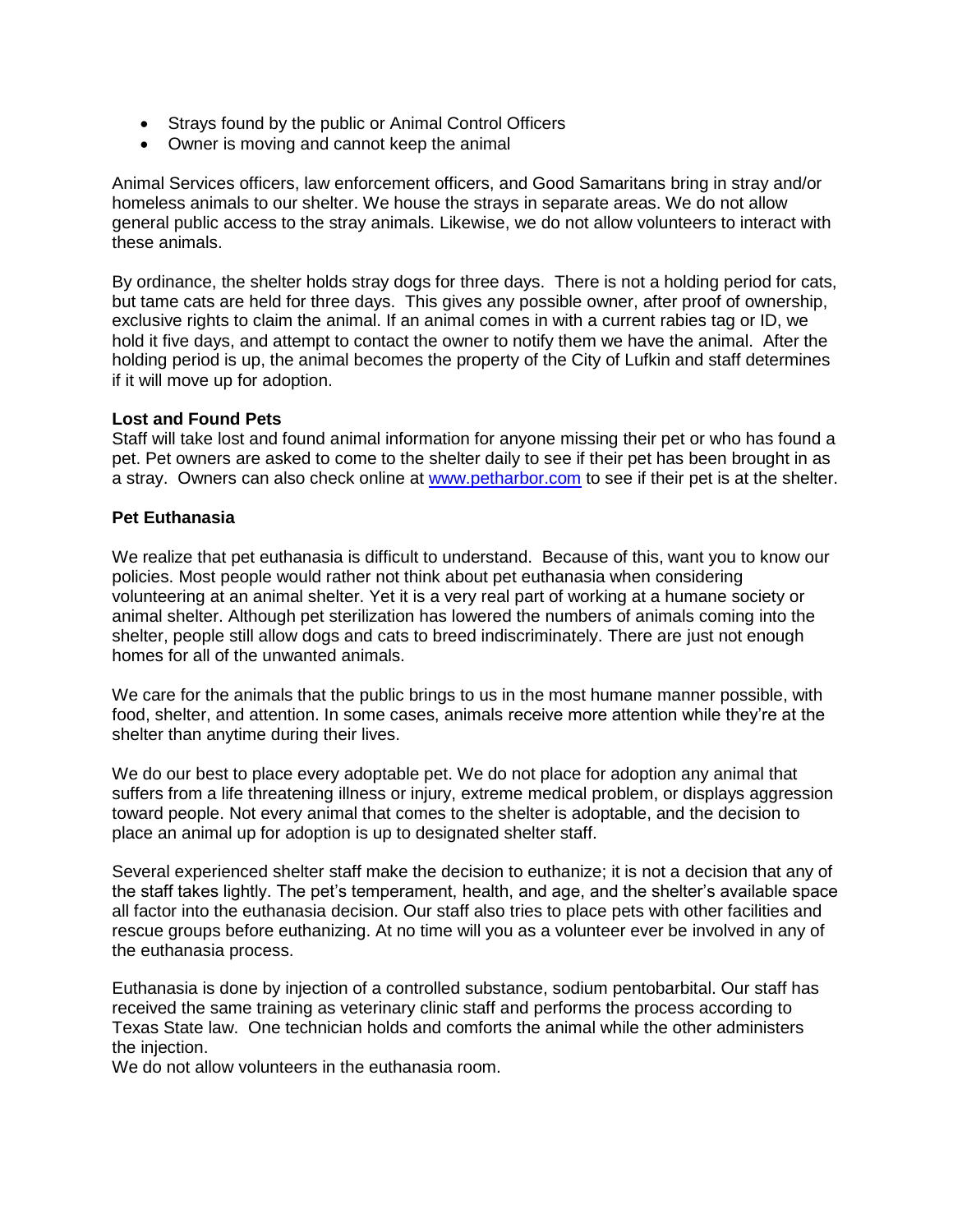Yes, we feel the grief, too. We all love animals, and many of us have pets from this shelter. We feel torn by the conflicting emotions and by the extra pain caused by friends, relatives and even total strangers who look down on us as shelter employees and believe we are some kind of heartless monsters.

Sometimes the public's attitude is subtle and sometimes it is blatant. These attitudes add to the difficulty of coping with the emotional side. As a volunteer it is important to consider these issues. Please do not add to the difficulty by telling the staff, "Make sure you don't put this one down! He's so cute" or asking, "Why didn't Fifi make it? or "Why didn't we send her to a rescue group?" Comments such as these cause added pain to staff members, especially one who is carrying out someone else's orders or following shelter procedure.

We understand your good intentions; however, as a volunteer you will need to be able to come to terms with euthanasia and show consideration to the staff who are directly involved in this process. If you feel too uncomfortable or find it too difficult to work around the shelter, you might need to re-consider if this is a good volunteer match for you.

Each of you can help us cut down the number of animals the Animal Care Center has to euthanize by encouraging your friends and neighbors to do three things:

- Adopt a homeless animal instead of buying or purchasing pets from breeders, and encourage friends and family to adopt from a shelter.
- Encourage people to spay or neuter their pets. Every pet that is born means one less home for a shelter animal.
- Encourage people to be responsible and caring. A pet is a lifelong commitment that requires time and effort. Not something to be discarded should they become inconvenient.

# **Shelter Sanitation**

Our shelter uses several chemical cleaning and disinfectant agents that help kill common bacteria and viruses, such as Parvovirus, Feline Leukemia virus, Feline AIDS virus, Upper Respiratory Infection virus, Bordatella and intestinal worms.

Our shelter staff and volunteers must properly clean every cage, floor, surface, bed, dish, litter box, bed, toy, blanket, to maintain the safety and health of every shelter animal and person. Many animals come to the shelter already infected. Consequently, the shelter sees a variety of viruses that spread through the kennels and cattery.

We require all staff and volunteers to follow sanitation procedures and to wash their own hands between visits with different animals and before eating. For the protection of your own pet, make sure that you keep your pets current on all vaccinations that your veterinarian recommends.

If you ever see a sick animal, please notify a staff member right away.

## **Areas that are Off-Limits**:

For your safety and well-being, certain areas of the shelter are off-limits to volunteers. Please do not enter the area (unless working directly with a staff member). In no circumstances should you be handling animals in these areas:

1. Rabies Quarantine

- 2. Dog and cat kenned in non-adoption area's
- 3. Any area behind a locked door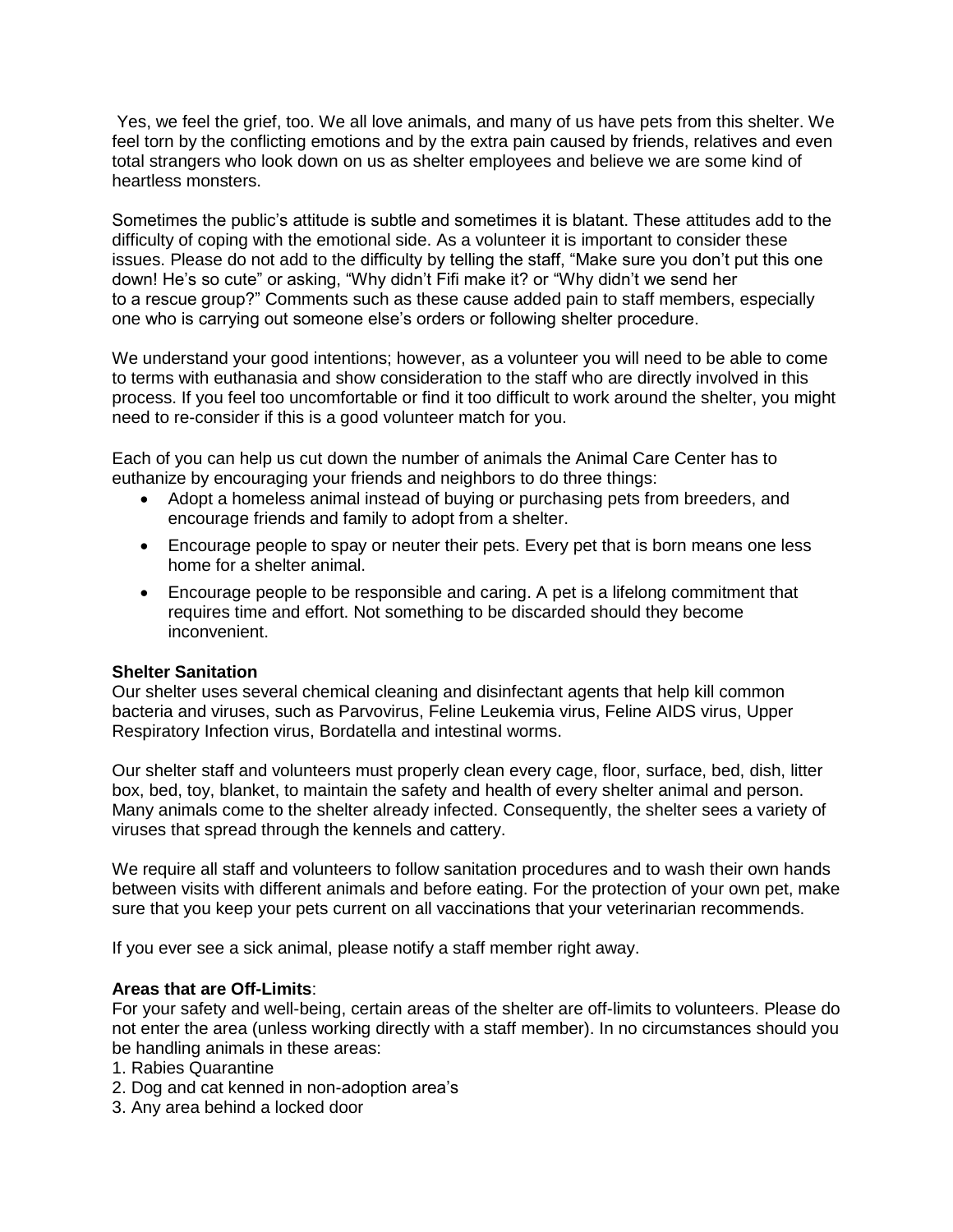#### **Observations:**

Your observations about the animals are extremely important to us. If you notice anything unusual about an animal, such as vomiting or extensive diarrhea, sneezing, running eyes or a dramatic change in behavior, please let a member of our kennel or adoptions staff know. For general observations and personality notes on an animal, please document in the Volunteer Log located at the front desk.

# **PROGRAMS & SERVICES**

## **Adoption Program**

One of our most important programs involves placing unwanted companion animals in permanent homes. See below for commonly asked questions regarding adoptions.

#### How do you get animals?

Animals are brought to us as strays, removed from neglectful or abusive living situations or are surrendered by their owners.

#### How does the adoption process work?

Potential adopters come to the shelter to meet the cats, dogs and other animals available for adoption. Dogs can be walked and cats taken out of their cages, played with in the Meet and Greet room, or Paw Park. Once an animal is chosen, the adoption application is filled out by the potential adopter. Staff reviews the application to determine if they qualify for adoption.

#### How much does it cost to adopt?

Adoption fees are \$60 for all dogs and cats, except those seven year old or older, then the adoption fee is \$35. DOGS: Adoption fee includes: neutering or spaying of dog, deworming, a DA2P+PV and a bordetella vaccination for kennel cough. CATS AND KITTENS: Adoption fees includes: neutering or spaying, deworming, and a Felo-vax vaccination. The adopter is given a wellness coupon for a free health exam at participating veterinary clinics. Animals that have not been spayed or neutered at the time of adoption are scheduled to be returned for surgery on a provided date.

#### Are all dogs tested for heartworms?

No. Dogs are tested for heartworms by request of a potential adopter, and the payment of an \$8 fee.

Can an animal be returned if it gets sick or doesn't work out in the new home? Animals that have been adopted less than 10 days prior can be returned for a full refund or exchange. We can not guarantee health or temperament of an animal, and want to give the new pet time to adjust in the home. Animals that have been adopted over 10 days prior can be returned but no refund or exchange will be provided.

#### Is there a time limit for adoptable animals?

This shelter does not have "time limits" for adoptable animals. Because of space limitations, animal health and temperament issues, not all will remain in this shelter until we find a new home for them.